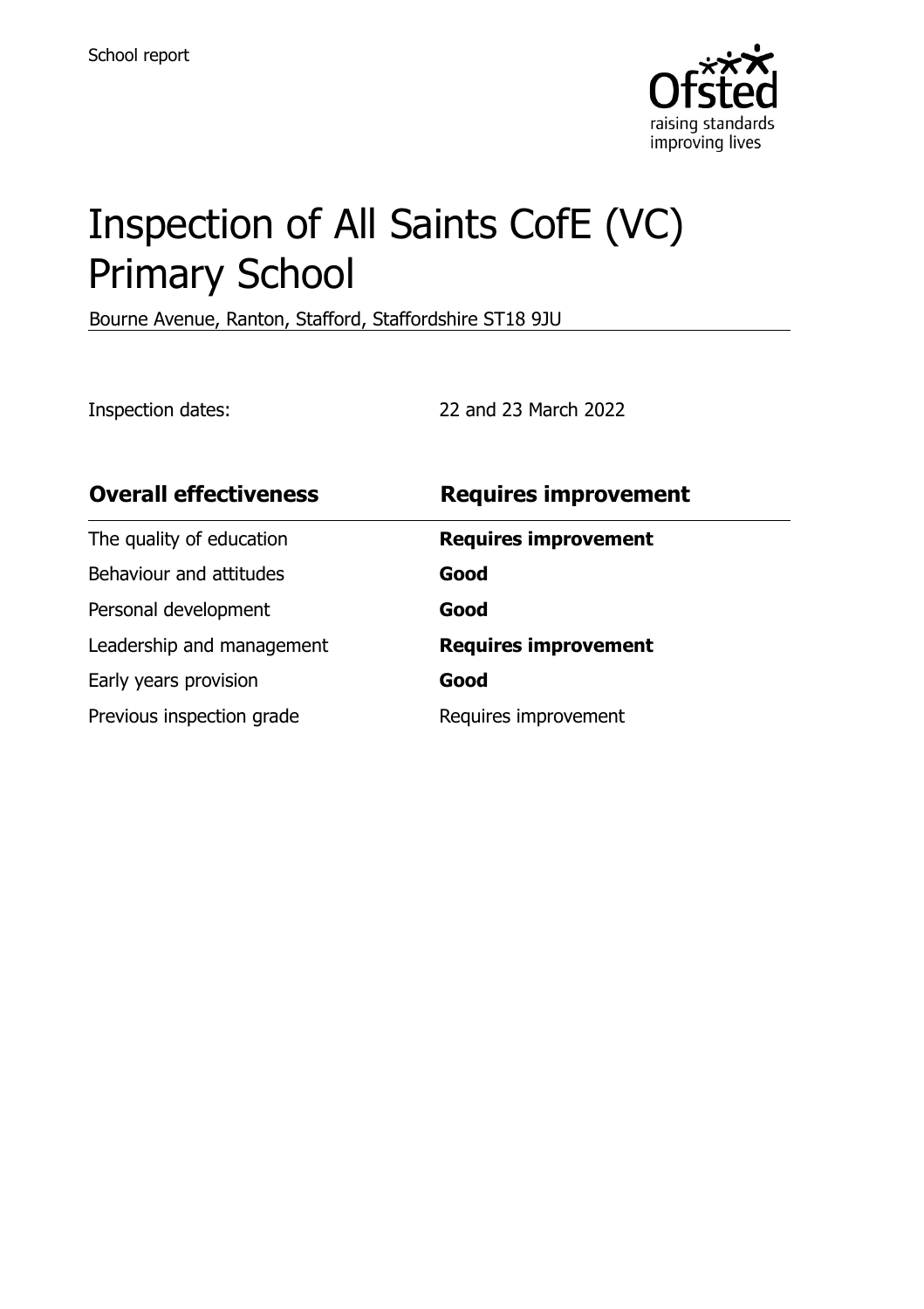

## **What is it like to attend this school?**

This is a small school with a big heart. Relationships in school are warm and caring. As a result, pupils feel safe. They know that staff will respond if they ask for help. Pupils behave well. They talk proudly about their school.

The quality of education is not yet good enough. Leaders want the best for pupils and their actions are beginning to help pupils make better progress. However, they know there is more to do to make sure that pupils learn really well.

Pupils understand about the different types of bullying and say that bullying rarely happens. Individual differences are accepted, and pupils are kind and tolerant with their friends.

Pupils are proud to take on extra responsibilities. Older pupils are proud to be school councillors and 'reading cabin supervisors'. They know that these are important roles. Pupils enjoy taking part in competitive sports. They understand the need to keep healthy and appreciated a recent visit to watch the England women's football team. They talk with enthusiasm about their village and local landmarks like Stafford castle.

Pupils are confident readers who value the books they get to read. As one pupil said, 'Reading something is better than watching it, you feel like you're actually there.'

#### **What does the school do well and what does it need to do better?**

Since the previous inspection, the new leadership team has made improvements. Leaders have made sure that everyone shares the highest expectations for pupils' behaviour. As a result, pupils behave well, and learning is rarely disrupted. Pupils are polite and well mannered. They are confident that staff will help them to sort out any disagreements they have. Pupils are polite and courteous.

Leaders have started work to improve the quality of education. They have developed a suitably broad and balanced curriculum. Leaders have made it clear what the end points are and have set out which important milestones need to be taught. However, in some subjects, curriculum planning does not set out in enough detail the small steps that must be taught. Leaders have not checked how well teachers are implementing curriculum planning across the school, and staff have not yet received the training they need to help them deliver some aspects of the curriculum well. This is partly due to the pandemic. The combination of these factors means that some pupils do not make the progress they should. This impacts disproportionally on some pupils who have special educational needs and/or disabilities (SEND).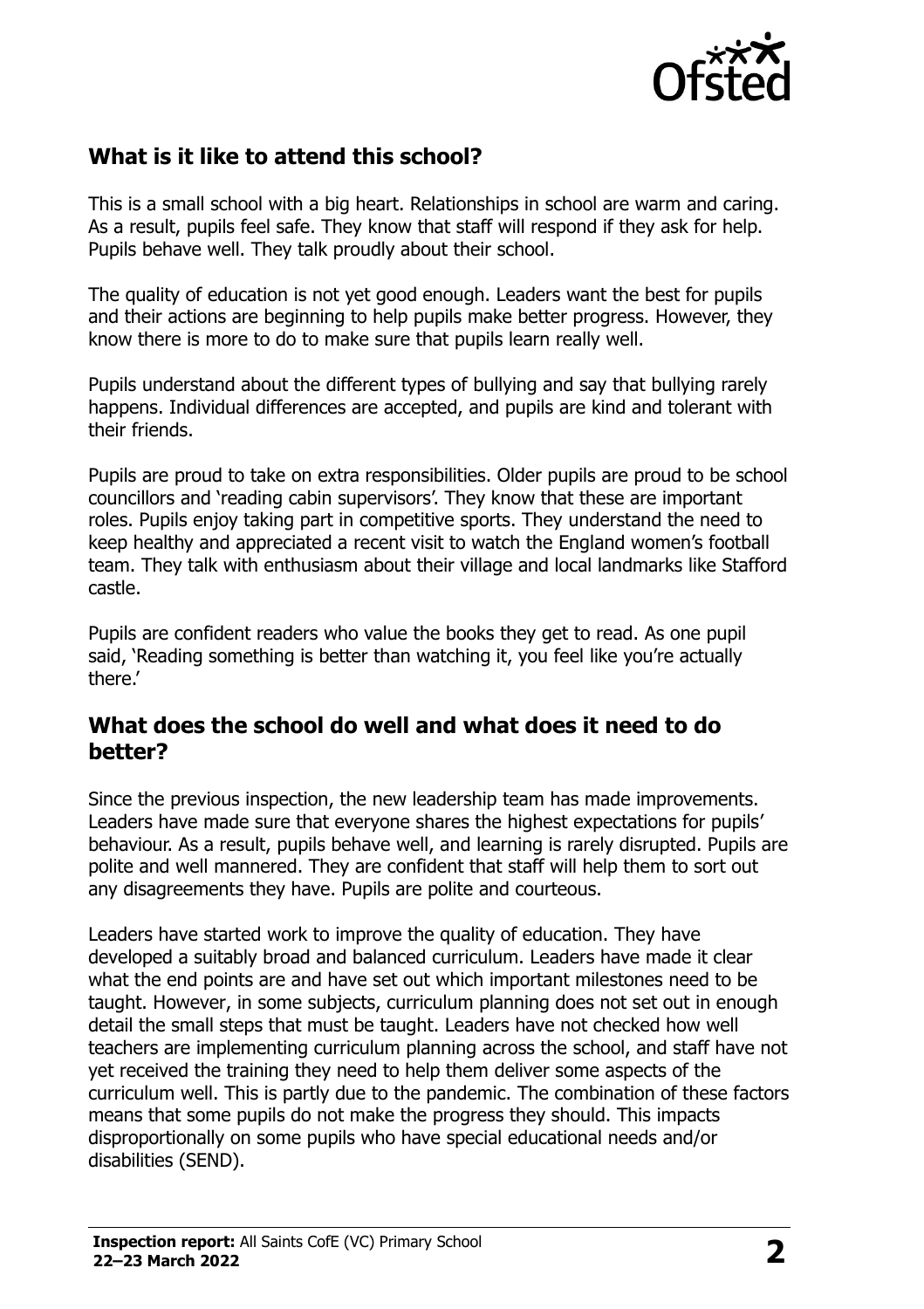

Leaders have made reading a priority. There is a well-planned approach to the teaching of early reading. A new system has recently been introduced which makes clear what sounds to teach and when to teach them. This has helped to strengthen staff's confidence and expertise to deliver the phonics curriculum well. Pupils start learning to read in Reception, and in Nursery if they are ready. They read books that help them to practise the sounds they are learning. Effective support is put into place for those who need it. This means pupils catch up quickly.

Children in the early years settle quickly because there are clear routines and expectations. They behave well and enjoy playing together in the well-planned early years spaces. Staff are caring and supportive. They carefully plan activities which help children to learn well. Children talk about their learning and use the key vocabulary that they have learned, for example 'waterproof whales' when investigating the world. They practise their early counting skills well.

Leaders prepare pupils for the world they live in through assemblies and the PSHE curriculum. Pupils openly discuss their different kinds of families and say that anyone would be welcome in this school. Pupils talk confidently about the environment and the ways they can support 'saving the planet'. They enjoy choir practice and learning to play instruments.

Staff are proud to work at All Saints (VC) primary school. They feel valued and well supported by leaders and governors. Parents appreciate the work the school does. One parent, typical of many, said, 'Fantastic school with highly dedicated staff'.

## **Safeguarding**

The arrangements for safeguarding are effective.

Leaders know the pupils and their families well. They ensure that staff are well trained. Weekly briefings and regular quizzes help ensure that staff know how to keep pupils safe. There are effective policies and procedures in place which staff follow if they have concerns. Leaders work with other agencies if needed to provide the right support.

Pupils say they feel safe in school. They say teachers teach them how to stay safe. They know that their teachers will always help them if they need it. They understand how to stay safe when out and about in the community and online.

## **What does the school need to do to improve?**

#### **(Information for the school and appropriate authority)**

■ Curriculum planning does not set out in enough detail the small steps which must be taught and in which order, so staff do not always know the key learning points that pupils need to learn. This means that pupils do not build on their previous knowledge to achieve success in learning. Leaders should ensure that teachers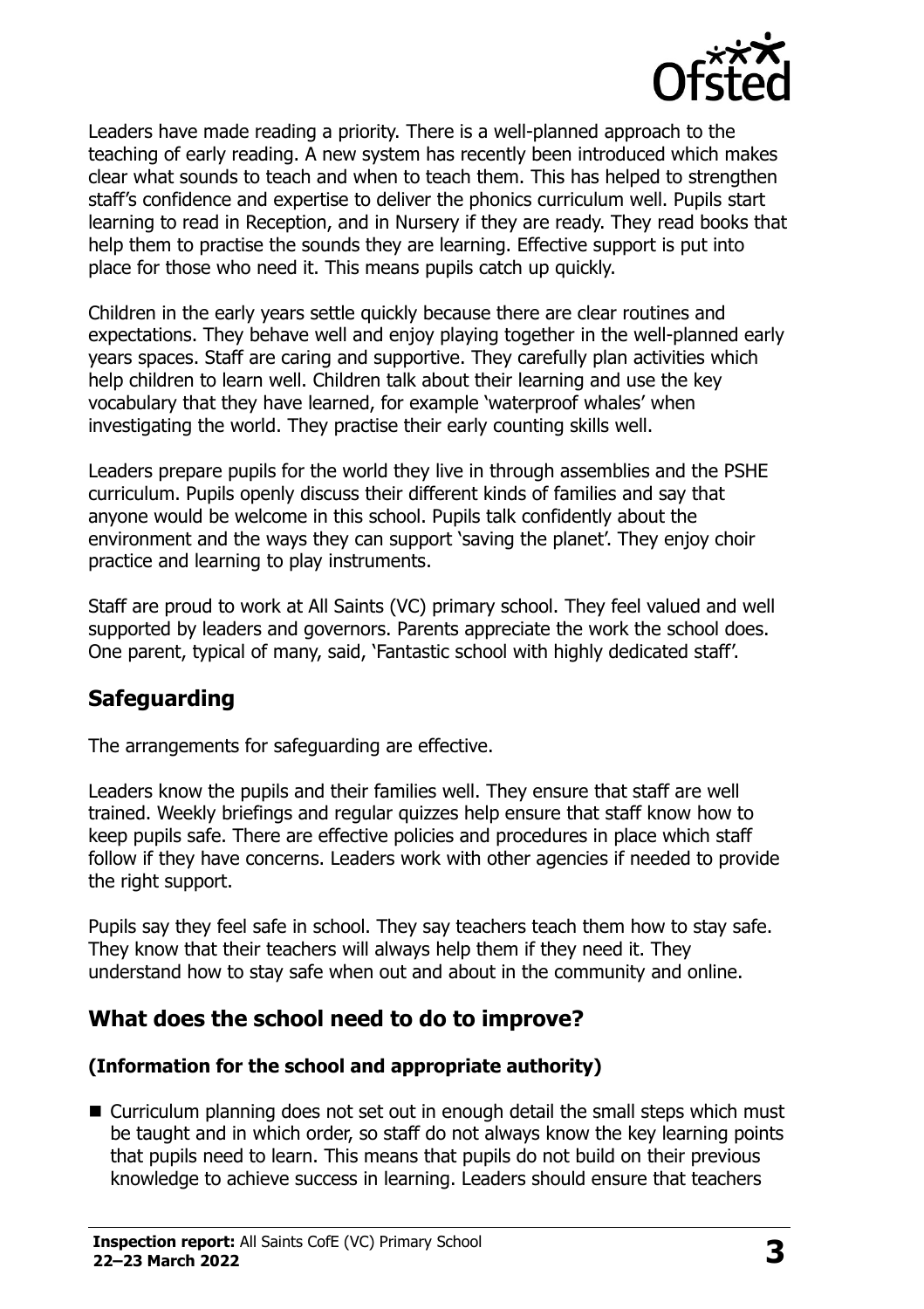

are clear about the key knowledge they want pupils to know and when to teach it.

■ The implementation of the curriculum is not consistently strong across the school. Staff, including curriculum leaders, have not yet received the training they need to help them to plan and deliver some aspects of the curriculum well or to support their colleagues to do so. This is partly due to the pandemic. It means that some pupils do not make as much progress as they could. Leaders should ensure that all staff are well trained and supported to deliver the curriculum well.

#### **How can I feed back my views?**

You can use [Ofsted Parent View](http://parentview.ofsted.gov.uk/) to give Ofsted your opinion on your child's school, or to find out what other parents and carers think. We use information from Ofsted Parent View when deciding which schools to inspect, when to inspect them and as part of their inspection.

The Department for Education has further quidance on how to complain about a school.

If you are the school and you are not happy with the inspection or the report, you can [complain to Ofsted.](http://www.gov.uk/complain-ofsted-report)

#### **Further information**

You can search for [published performance information](http://www.compare-school-performance.service.gov.uk/) about the school.

In the report, '[disadvantaged pupils](http://www.gov.uk/guidance/pupil-premium-information-for-schools-and-alternative-provision-settings)' refers to those pupils who attract government pupil premium funding: pupils claiming free school meals at any point in the last six years and pupils in care or who left care through adoption or another formal route.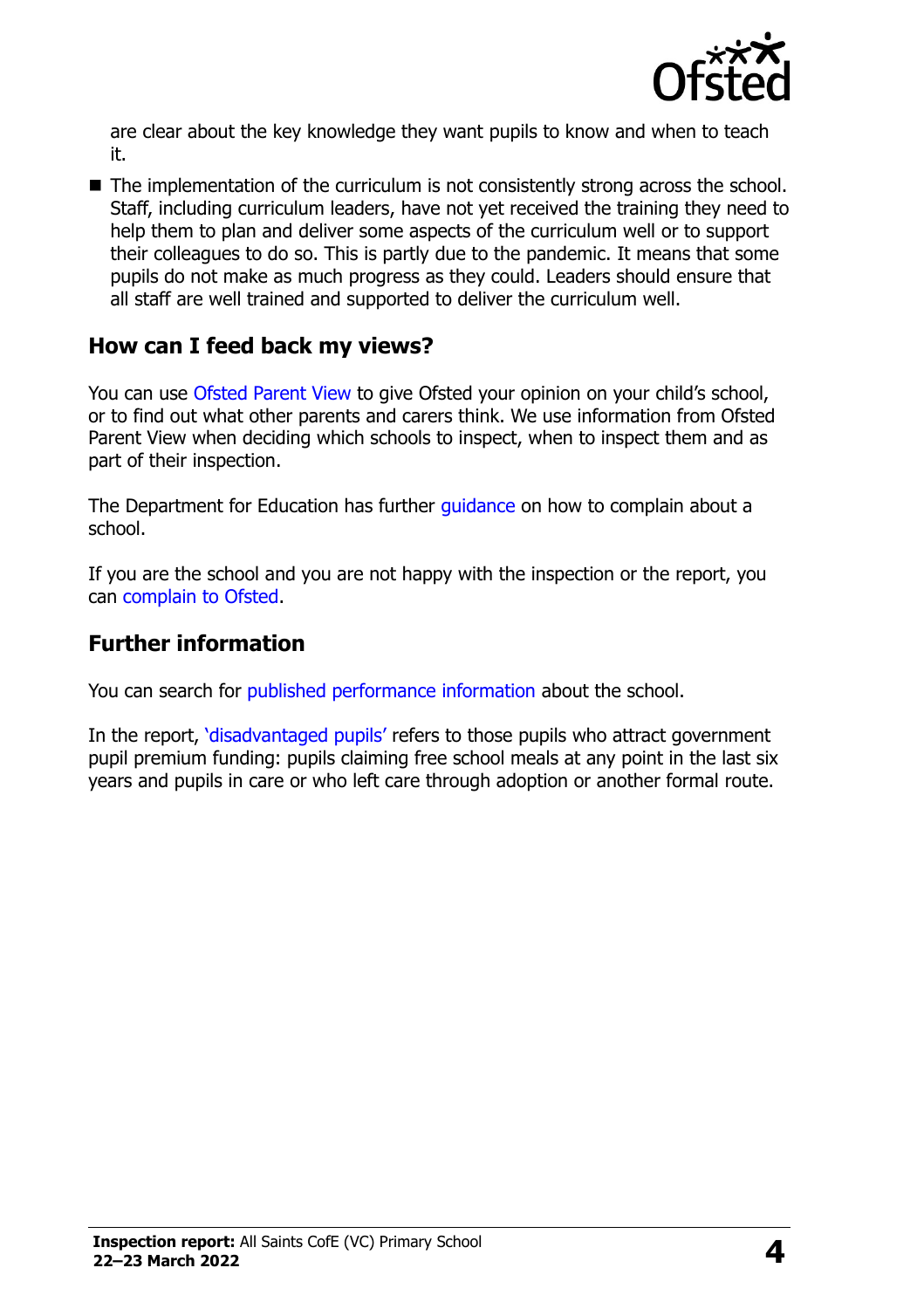

## **School details**

| Unique reference number             | 124302                                                             |
|-------------------------------------|--------------------------------------------------------------------|
| <b>Local authority</b>              | <b>Staffordshire</b>                                               |
| <b>Inspection number</b>            | 10211757                                                           |
| <b>Type of school</b>               | Primary                                                            |
| <b>School category</b>              | Maintained                                                         |
| Age range of pupils                 | 3 to 11                                                            |
| <b>Gender of pupils</b>             | Mixed                                                              |
| Number of pupils on the school roll | 58                                                                 |
| <b>Appropriate authority</b>        | The governing body                                                 |
| <b>Chair of governing body</b>      | <b>Andy Summers</b>                                                |
| <b>Headteacher</b>                  | <b>Charlotte Ashton</b>                                            |
| Website                             | www.allsaintsranton.co.uk/                                         |
| Date of previous inspection         | 21 and 22 March 2018, under section 5<br>of the Education Act 2005 |

#### **Information about this school**

■ The school does not currently use alternative provision.

#### **Information about this inspection**

The inspectors carried out this inspection under section 5 of the Education Act 2005.

- This was the first routine inspection the school received since the COVID-19 pandemic began. Inspectors discussed the impact of the pandemic with leaders and have taken that into account in their evaluation of the school.
- The lead inspector held a range of meetings with those responsible for governance. She met with the chair of governors and two foundation governors.
- $\blacksquare$  Inspectors held meetings with the headteacher, who is the designated safeguarding leader and the special educational needs coordinator (SENCo), the office manager, and other leaders.
- **Inspectors carried out deep dives in these subjects: early reading, mathematics,** art and geography.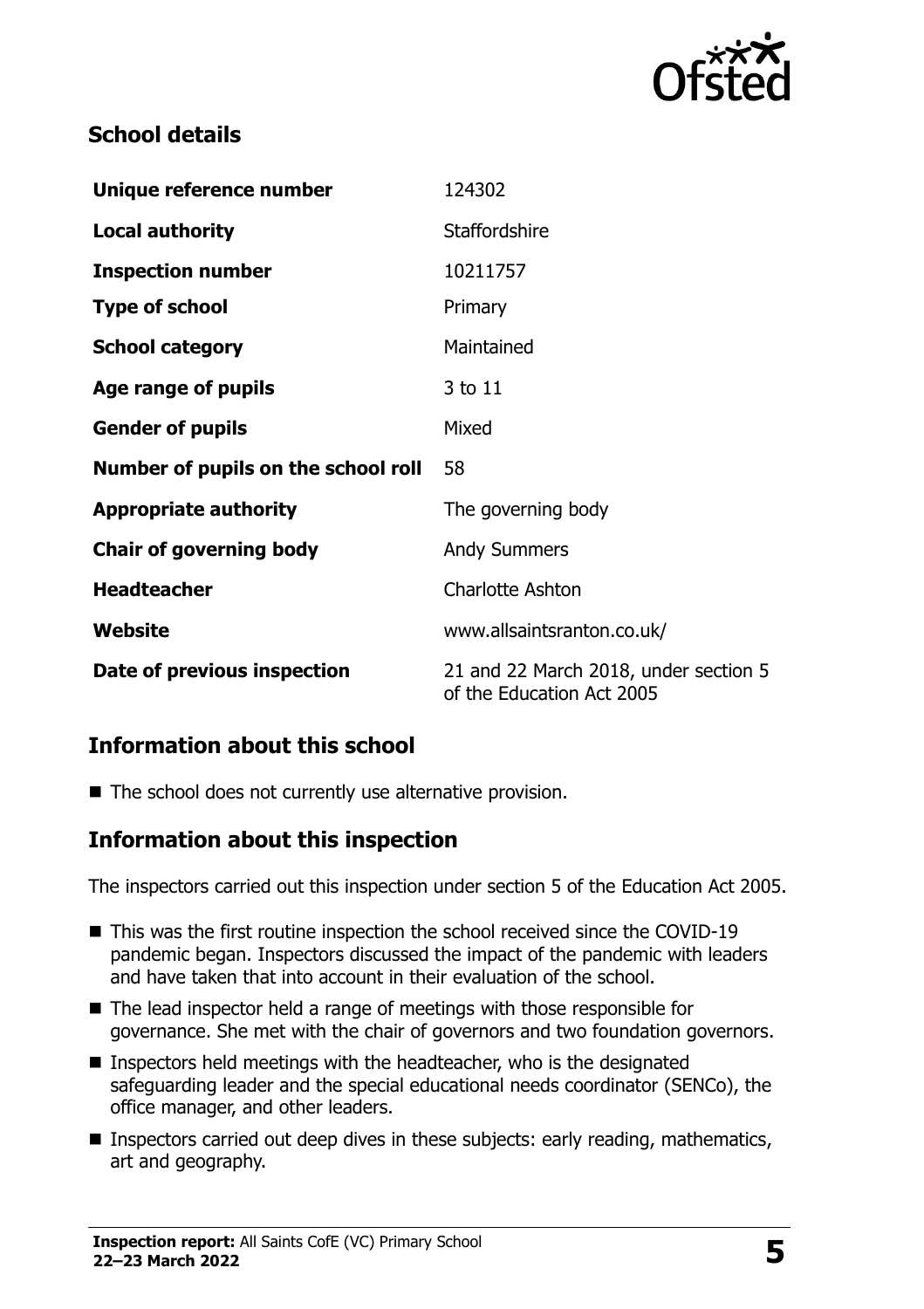

- **For each deep dive, inspectors met with subject leaders or the headteacher,** discussed the curriculum, visited a sample of lessons, spoke to teachers, spoke to some pupils about their learning and looked at samples of pupils' work.
- Inspectors also looked at books and spoke to leaders about some other subjects, including science. They met with teachers to talk about the quality of education in these subjects.
- **Inspectors made visits to classrooms. Some of these visits were with the** headteacher.
- Inspectors observed pupils' behaviour around the school, in classrooms and at breaktimes and lunchtimes.
- Inspectors made visits to the early years part of the school.
- Inspectors observed pupils reading to a familiar adult.
- Inspectors spoke to pupils about their learning and experiences at school. They looked at pupils' work to see how well staff implement the curriculum.
- Safeguarding documents were checked, including the checks that leaders make on staff's suitability to work with children. Inspectors checked that staff implement safeguarding policies and procedures effectively across the school.
- Inspectors considered responses to Ofsted's online questionnaire, Ofsted Parent View and the 29 free-text responses received during the inspection.
- Inspectors spoke to a number of parents.
- Inspectors considered the responses to Ofsted's staff survey.
- Inspectors looked at a range of documentation provided by the school. This included the school's self-evaluation, school improvement plan, school policies, curriculum documents, SEND records, published information about pupils' performance and minutes of governing body meetings.
- Inspectors looked at information published on the school's website.

#### **Inspection team**

Stephanie Moran, lead inspector Her Majesty's Inspector

John Rowe **Ofsted Inspector**